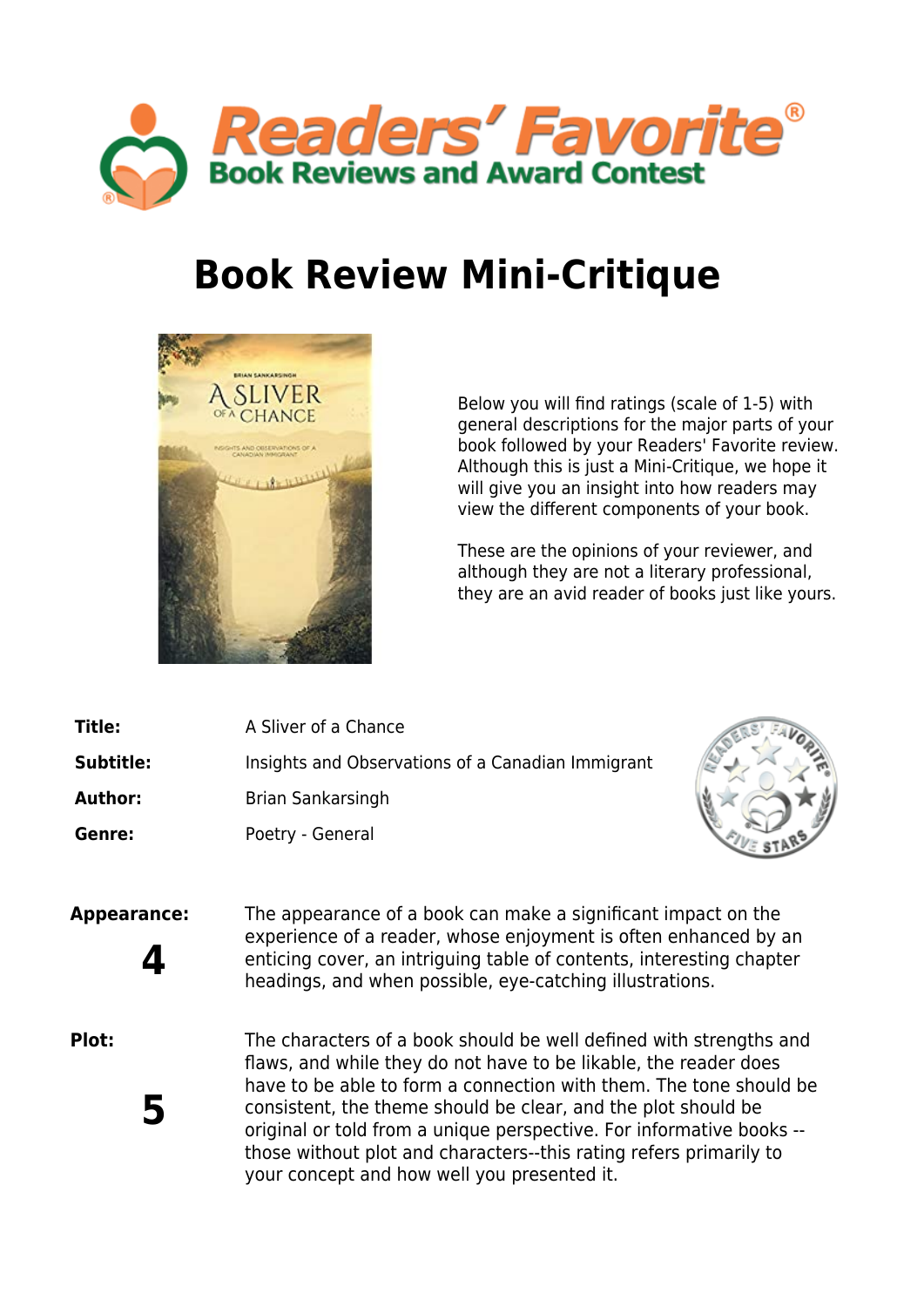| Development:            | Development refers to how effectively you told your story or<br>discussed your topic. The dialogue should be realistic, the<br>descriptions should be vivid, and the material should be concise<br>and coherent. Organization is also a key factor, especially for<br>informative books -- those without plot and characters. The order in<br>which you tell your story or explain your topic and how smoothly it<br>flows can have a huge impact on the reader's understanding and<br>enjoyment of the material. |
|-------------------------|-------------------------------------------------------------------------------------------------------------------------------------------------------------------------------------------------------------------------------------------------------------------------------------------------------------------------------------------------------------------------------------------------------------------------------------------------------------------------------------------------------------------|
| <b>Formatting:</b>      | Formatting is the single most overlooked area by authors. The way<br>in which you describe scenes, display dialogue, and shift point of<br>view can make or break your story. In addition, excessive<br>grammatical errors and typos can give your book an amateurish<br>feel and even put off readers completely.                                                                                                                                                                                                |
| <b>Marketability:</b>   | Marketability refers to how effectively you wrote your book for your<br>target audience. Authors may include content that is above or<br>below the understanding of their target reader, or include concepts,<br>opinions or language that can accidentally confuse or alienate some<br>readers. Although by its nature this rating is very subjective, a very<br>low rating here and poor reviews may indicate an issue with your<br>book in this area.                                                          |
| <b>Overall Opinion:</b> | The overall starred rating takes into account all these elements and<br>describes the overall reading experience of your reviewer. This is<br>the official Readers' Favorite review rating for your book.                                                                                                                                                                                                                                                                                                         |